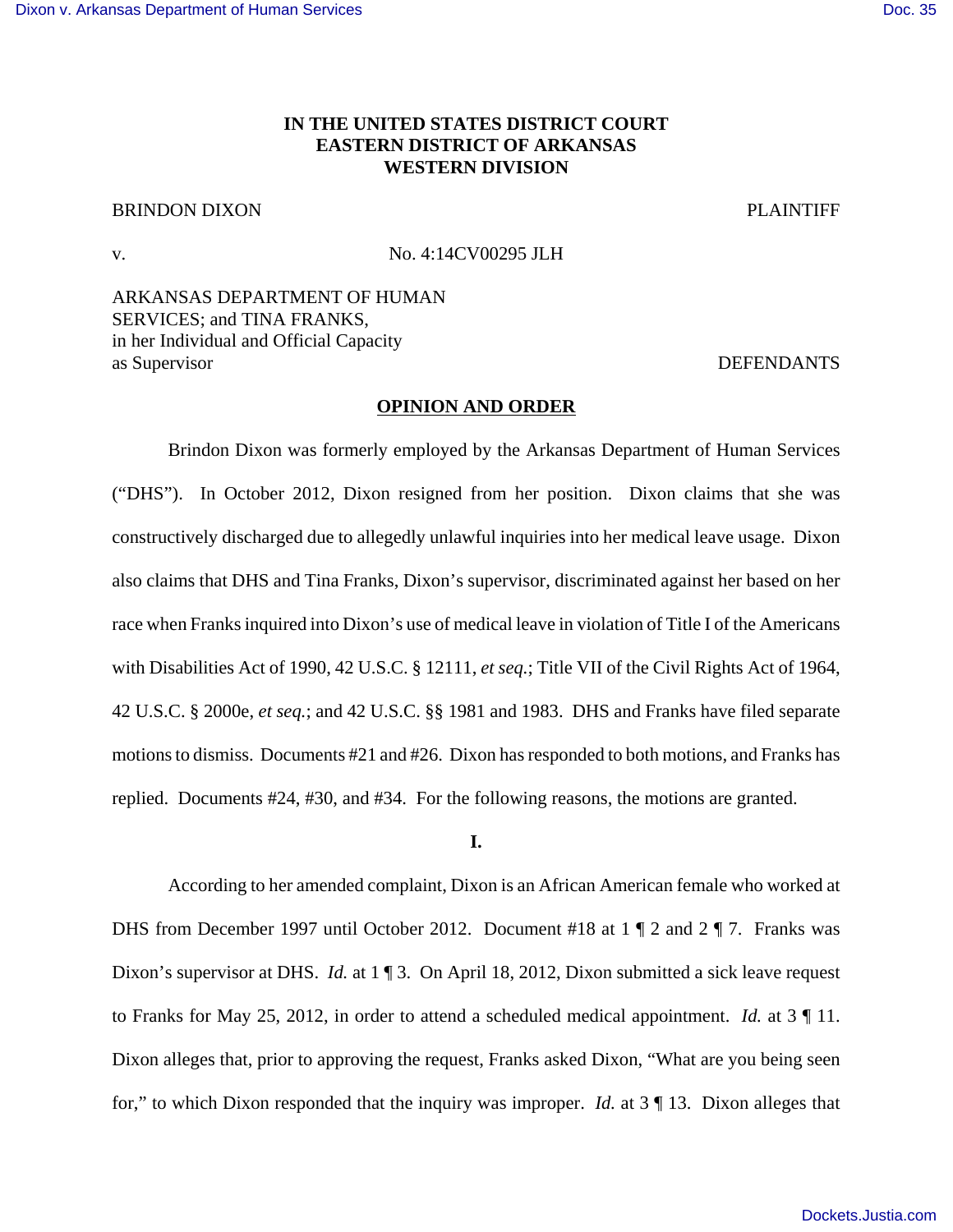Franks stated, "according to new FMLA procedures we have to ask what you are taking sick leave for." *Id.* Dixon alleges that she supplied the requested information so she could attend her appointment because Franks refused to approve the leave request until the information was supplied. *Id.* ¶¶ 14-15. Dixon also alleges that Franks subjected her to this mistreatment due to her race. *Id.* at ¶ 17. Dixon alleges that her Caucasian co-workers were not subject to such inquiries and that subsequent to this incident, Dixon was denied leave on several occasions while Caucasian employees were granted leave. *Id.* at  $\P$  19. She also alleges that she was required to supply a physician's note in order to be granted sick leave while Caucasians under similar circumstances were not so required. *Id.* at 4  $\P$  20. Dixon alleges that she was forced to quit her employment due to the mental and emotional distress caused by these actions, which she claims amounted to a constructive discharge. *Id.* at ¶ 21.

## **II.**

To survive a motion to dismiss under Federal Rule of Civil Procedure 12(b)(6), a complaint must contain "a short and plain statement of the claim showing that the pleader is entitled to relief." Fed. R. Civ. P. 8(a)(2). Although detailed factual allegations are not required, the complaint must set forth "enough facts to state a claim to relief that is plausible on its face." *Bell Atl. Corp. v. Twombly*, 550 U.S. 544, 570, 127 S. Ct. 1955, 1974, 167 L. Ed. 2d 929 (2007). "A claim has facial plausibility when the plaintiff pleads factual content that allows the court to draw the reasonable inference that the defendant is liable for the misconduct alleged." *Ashcroft v. Iqbal*, 556 U.S. 662, 678, 129 S. Ct. 1937, 1949, 173 L. Ed. 2d 868 (2009). The court must accept as true all of the factual allegations contained in the complaint, *Twombly*, 550 U.S. at 572, 127 S. Ct. at 1975, and must draw all reasonable inferences in favor of the nonmoving party. *Cole v. Homier Distrib. Co.,*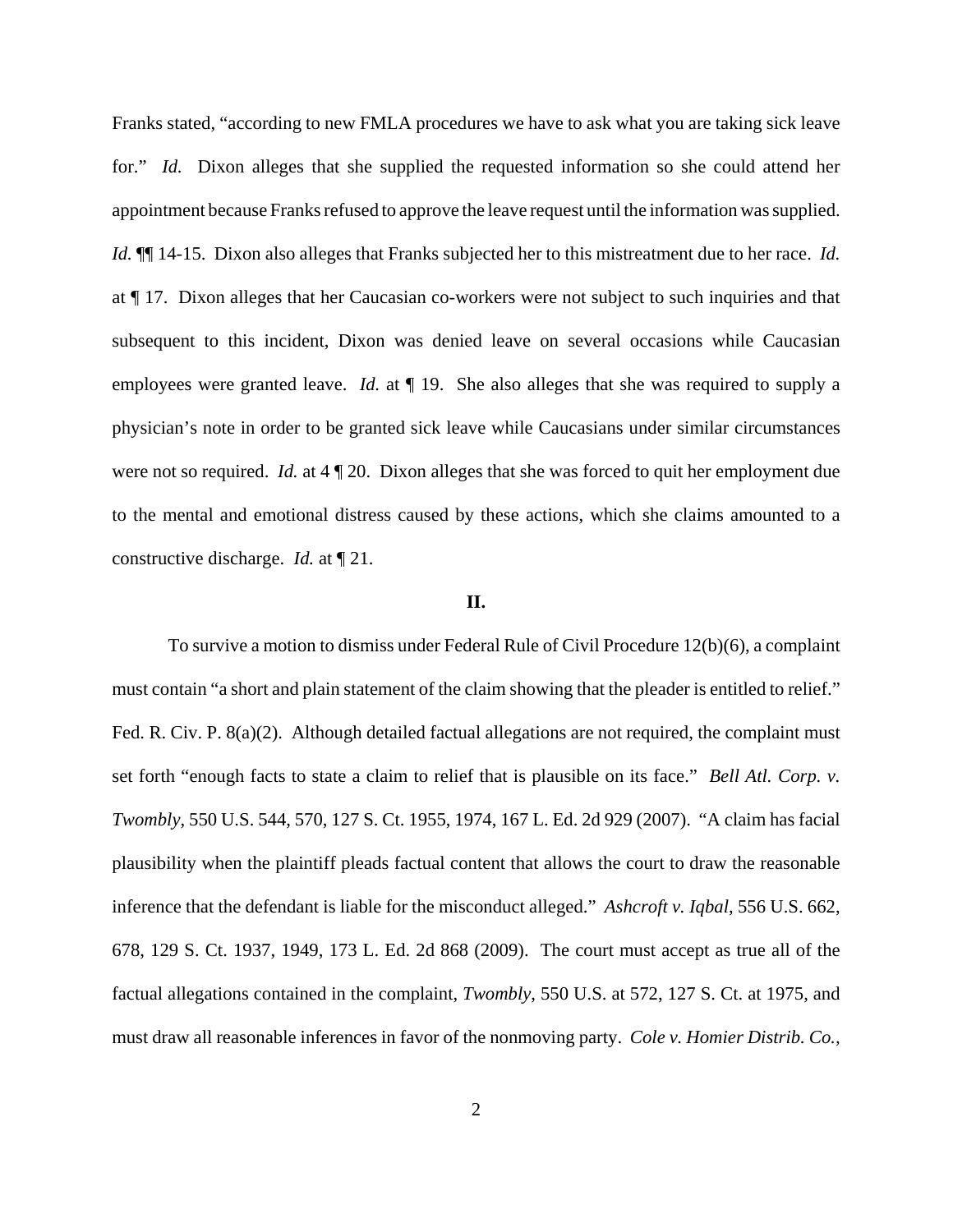*Inc.*, 599 F.3d 856, 861 (8th Cir. 2010). The complaint must contain more than labels, conclusions, or a formulaic recitation of the elements of a cause of action, which means that the court is "not bound to accept as true a legal conclusion couched as a factual allegation." *Twombly*, 550 U.S. at 555, 127 S. Ct. at 1965.

### **III.**

Dixon concedes that she can only obtain prospective relief against DHS under Title I of the ADA. Document #24 at 3-5. She also concedes that her claim for punitive damages for a violation of Title VII of the Civil Rights Act against DHS must be dismissed. *Id.* at 3. Accordingly, Dixon's claims against DHS for monetary damages under Title I of the ADA and her claim for punitive damages against DHS pursuant to Title VII are dismissed.

Against Franks in her official capacity, Dixon concedes she can only obtain prospective relief under Title I of the ADA, so the ADA claim for monetary relief is dismissed. Document #30 at 3-4. The claims against Franks in her individual capacity under Title I of the ADA and Title VII of the Civil Rights Act also must be dismissed because Dixon concedes that a claim against an individual supervisor cannot be brought under these statutes. *Id.* at 5. Finally, Dixon also concedes her section 1983 claim against Franks, in her official capacity, must be dismissed. *Id.* at 7.

The following claims remain: Count I: Title I of the ADA against DHS and Franks in her official capacity for injunctive relief; Count II: Title VII of the Civil Rights Act against DHS and Franks in her official capacity; and Count III: the section 1983 claim against Franks in her individual capacity. For the following reasons, the motion to dismiss these counts are GRANTED.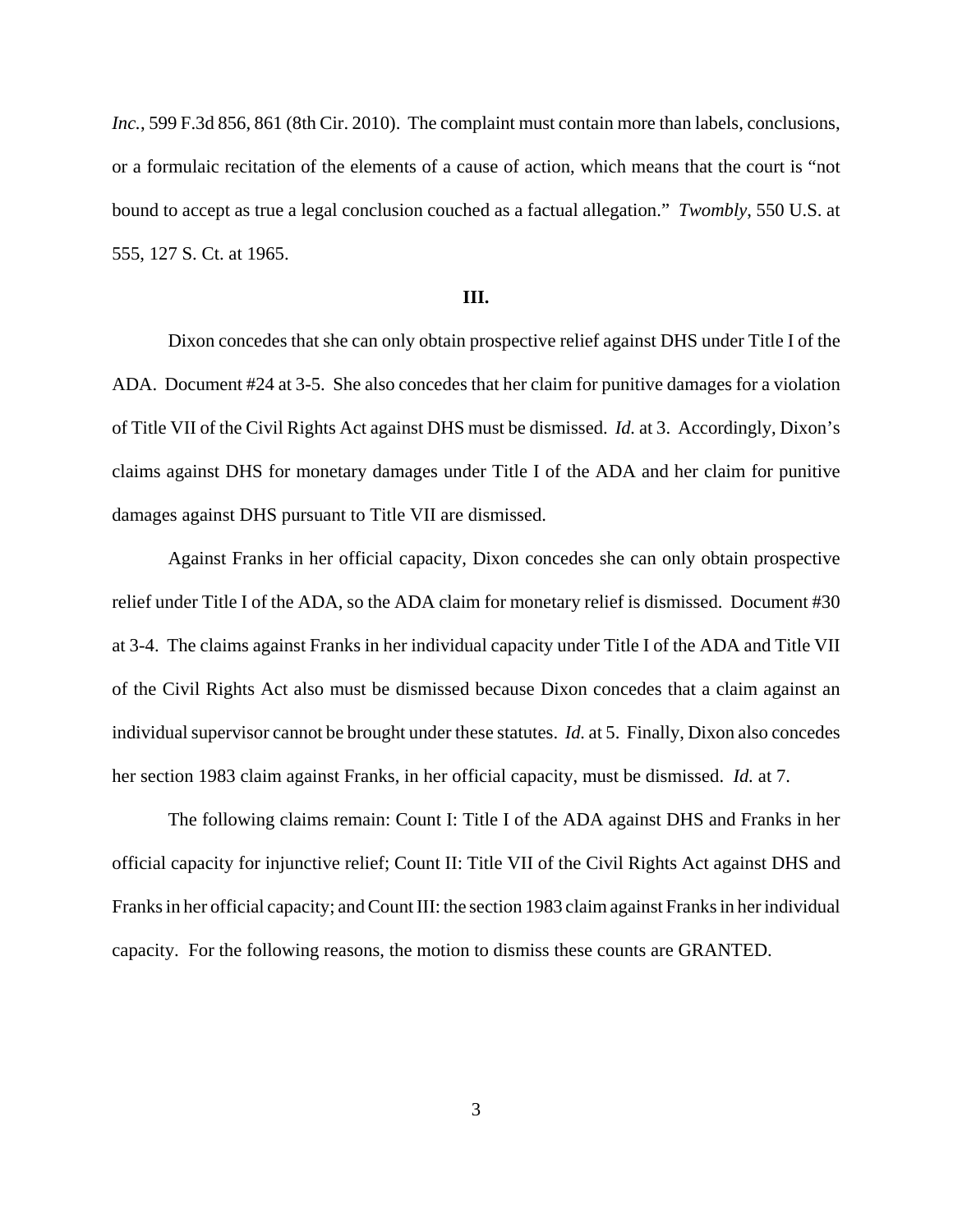#### **IV.**

## **A. Title VII of the Civil Rights Act**

DHS and Franks contend that Dixon has failed to state a claim under Title VII of the Civil Rights Act, so her complaint should be dismissed. To prevail on a discrimination claim under Title VII, the plaintiff must show: "(1) she is a member of a protected class; (2) she met the legitimate expectations of her employer; (3) she suffered an adverse employment action; and (4) similarly situated employees that were not members of the protected class were treated differently." *Davis v. KARK-TV, Inc.*, 421 F.3d 699, 704 (8th Cir. 2005) (citing *Gilmore v. AT & T*, 319 F.3d 1042, 1046 (8th Cir. 2003)).

The defendants argue that the amended complaint fails to identify any similarly-situated individuals. "[A] plaintiff need not plead facts establishing a prima facie case of discrimination under *McDonell Douglas* in order to defeat a motion to dismiss." *Hager v. Ark. Dept. Of Health*, 735 F.3d 1009, 1014 (8th Cir. 2013). However, the plaintiff must allege facts sufficient to support a legal conclusion to "raise a right to relief above the speculative level." *Id.* (quoting *Iqbal*, 556 U.S. at 679, 192 S. Ct. 1937 and *Twombly*, 550 U.S. at 555, 127 S. Ct. 1955). "Such a statement must simply 'give the defendant fair notice of what the plaintiff's claim is and the grounds upon which it rests.'" *Id.* (quoting *Swierkiewicz v. Sorema N.A.*, 534 U.S. 506, 512, 122 S. Ct. 992 (2002) (citing *Conley v. Gibson*, 355 U.S. 41, 47, 78 S. Ct. 99, 2 L. Ed. 2d 80 (1957)).

In *Hager*, the court granted a motion to dismiss because the allegation that "she 'was discharged under circumstances summarily [sic] situated nondisabled, males, younger people, or those that did not require leave or accommodation were not.'" *Id.* Dixon's amended complaint identifies her comparators in similar language. She states: "Plaintiff's fellow Caucasian co-workers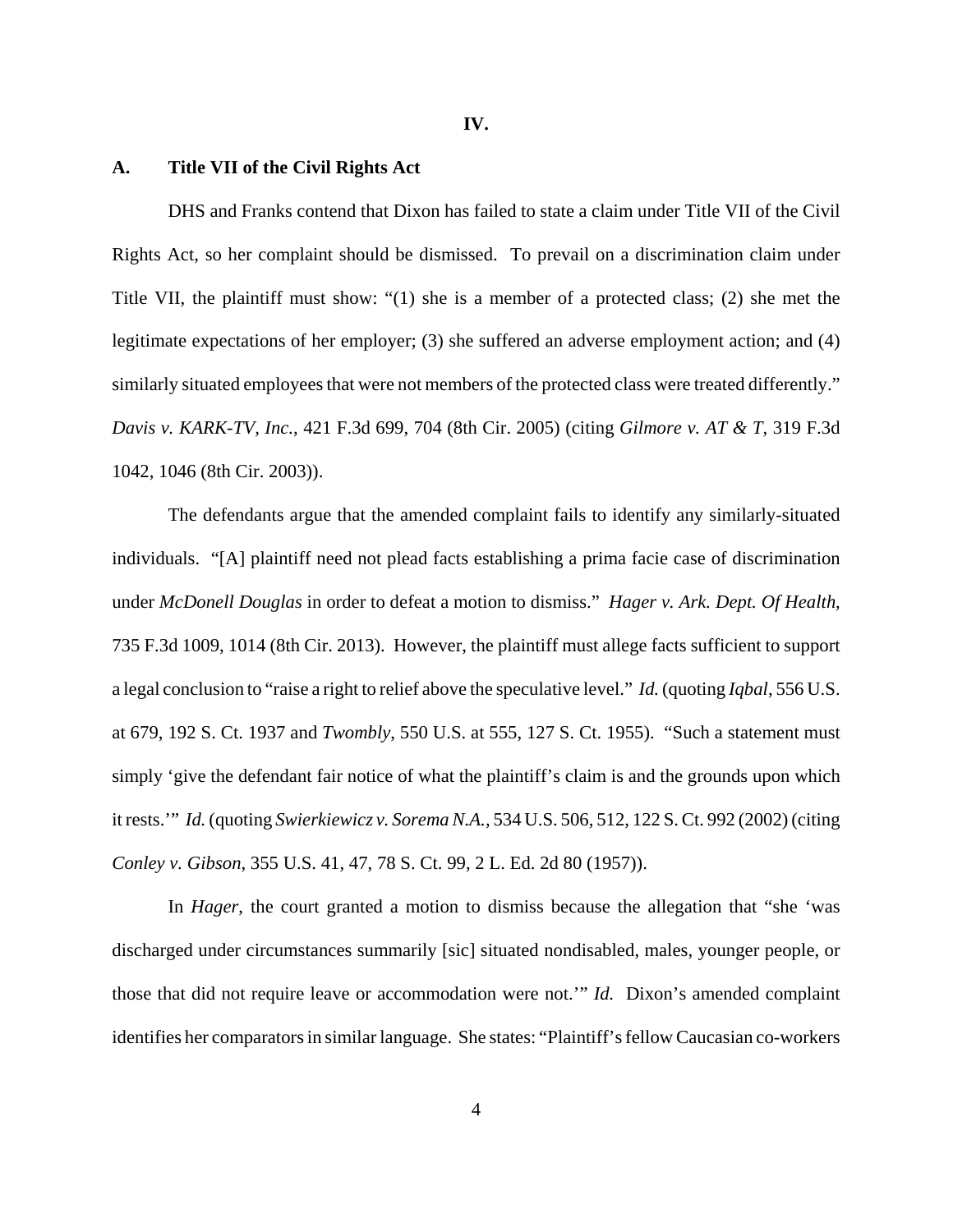were never subjected to inquiries related to the medical purposes of their sick leave requests . . . Plaintiff was denied leave . . . while Caucasian employees were granted leave . . . [and] . . . Plaintiff was required to supply a physician's note . . . while Caucasian employees were not . . . under similar circumstances." Document #18 at 3-4 ¶¶ 18-20. To state a claim, Dixon must allege some facts, such as names, positions or job duties, to support these conclusions. *See generally Weaver v. Hobbs*, No. 2:13CV00048-SWW, 2013 WL 6634005, at \*2 (E.D. Ark. Dec. 17, 2013). Dixon's amended complaint fails to allege facts to support the conclusion that she was subjected to racial discrimination.

The amended complaint also fails to allege facts sufficient to show that Dixon suffered an adverse employment action. "An adverse employment action is a tangible change in working conditions that produces a material employment disadvantage." *Spears v. Mo. Dep't of Corr. and Human Res.*, 210 F.3d 850, 853 (8th Cir. 2000). To be an employment disadvantage, it must be more than "minor changes in working conditions that merely inconvenience an employee or alter an employee's work responsibilities" such as "[t]ermination, reduction in pay or benefits, and changes in employment that significantly affect an employee's future career prospects." *Id.*

The only adverse employment action that Dixon alleges is that she was constructively discharged from her employment. The Eighth Circuit recently explained:

"To prove a constructive discharge, an employee must show that the employer deliberately created intolerable working conditions with the intention of forcing her to quit." *Alvarez v. Des Moines Bolt Supply, Inc.*, 626 F.3d 410, 418 (8th Cir. 2010). "In addition, an employee must give her employer a reasonable opportunity to resolve a problem before quitting." *Sanders v. Lee Cnty. Sch. Dist. No. 1*, 669 F.3d 888, 893 (8th Cir. 2012). "Evidence of the employer's intent can be proven 'through direct evidence or through evidence that the employer could have reasonably foreseen that the employee would quit as a result of its actions.'" *Id*. (quoting *Fercello v. County of Ramsey*, 612 F.3d 1069, 1083 (8th Cir. 2010)).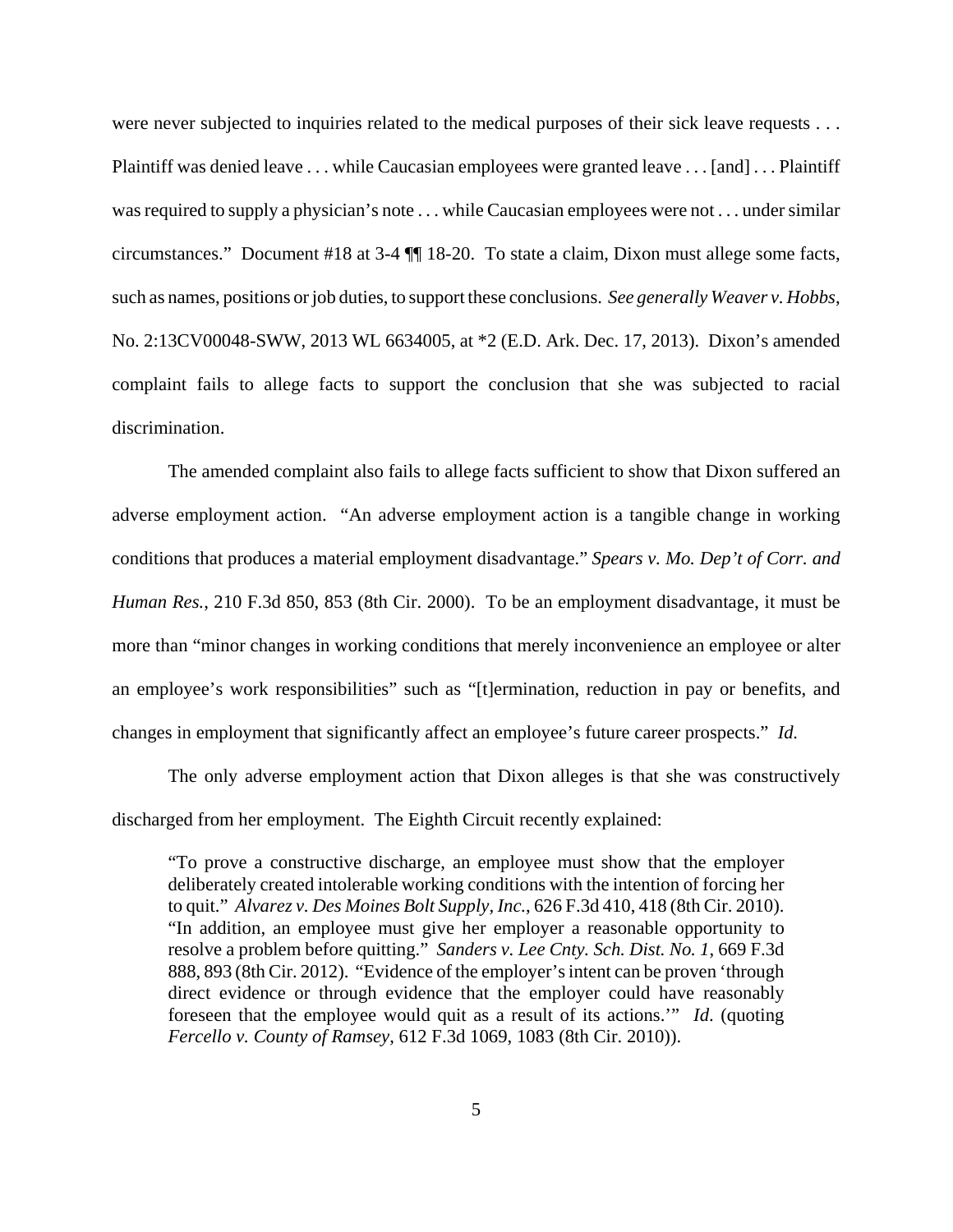*Ames v. Nationwide Mut. Ins. Co.*, 760 F. 3d 763, 767-68 (8th Cir. 2014).

Dixon alleges that Franks improperly refused to accommodate her requests for leave until Dixon disclosed private and confidential health information. Document #18 at 3 ¶¶ 12-15. Dixon also alleges that between April 18, 2012, and July 2012, she was denied leave several times while Caucasian employees were granted leave, and she was required to submit a physician's note for sick leave where Caucasian employees were not similarly required. *Id.* at 3-4 ¶¶ 19-20. Due to these actions, Dixon claims she was forced to quit in October 2012. *Id.* at 4 ¶ 21. Accepting these allegations as true (other than the conclusion that she was forced to quit), they do not suffice to state a claim for constructive discharge. First, they do not show that the employer deliberately created intolerable working conditions with the intention of forcing Dixon to quit. Second, Dixon does not allege that she gave her employer a reasonable opportunity to resolve the problem before quitting.

Thus, the amended complaint fails to allege sufficiently that Dixon suffered an adverse employment action.

### **B. Section 1983**

Franks contends that the section 1983 claims against her in her individual capacity fail as a matter of law because a section 1983 claim cannot be based on an ADA or Title VII violation. Dixon contends that her section 1983 claims are due "to racial discrimination and less favorable employment conditions than [her] . . . Caucasian co-workers, in violation of the Fourteenth Amendment." Document #30 at 9. Franks points out that "[t]he Fourteenth Amendment, however, is not cited in the Amended Complaint as the basis for the § 1983 claim." Document #34 at 2. However, Dixon does allege in Count III that "discriminatory acts . . . deprived Plaintiff of rights and privileges protected by the United States Constitution." Document #18 at 7. Courts are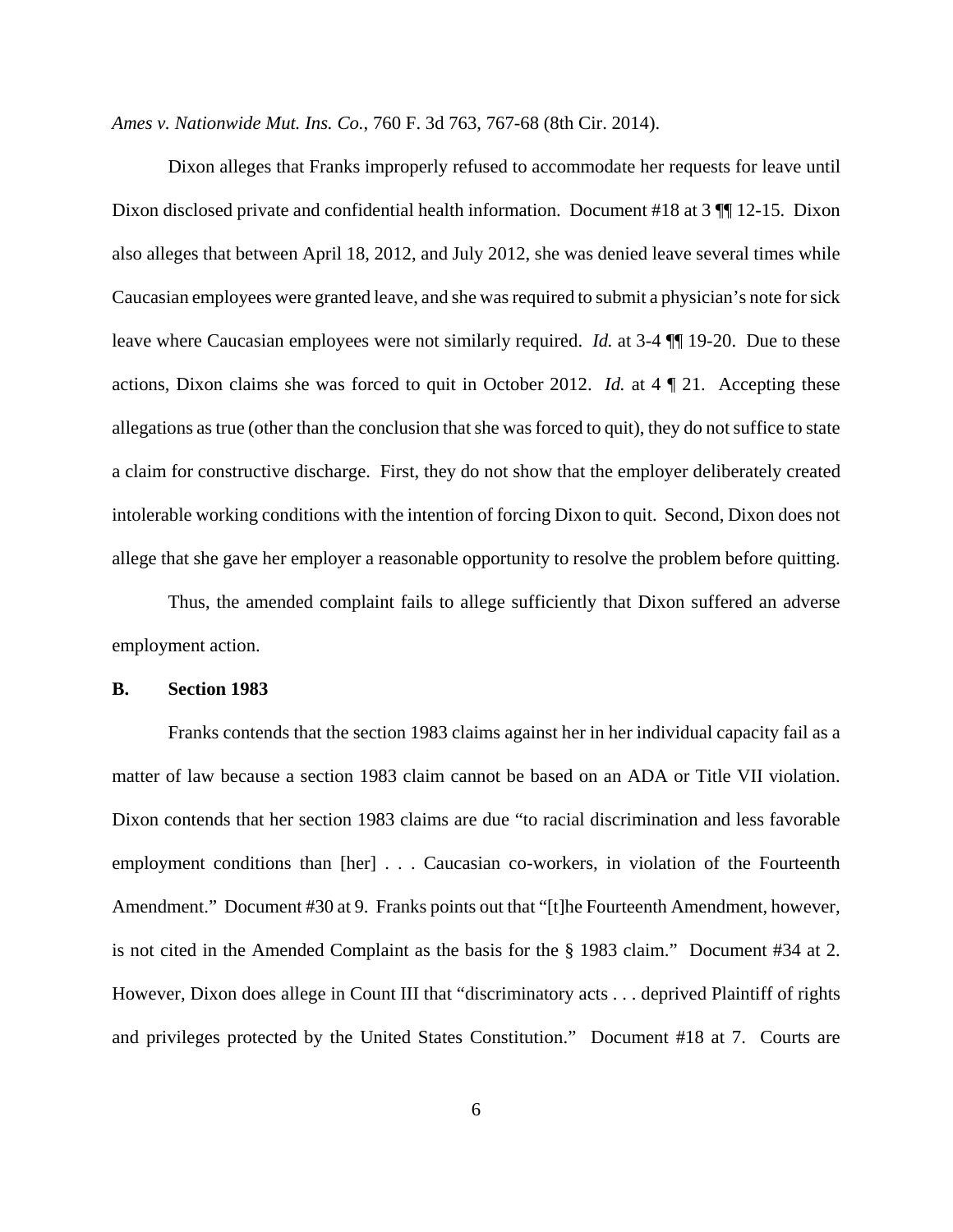instructed that they must construe pleadings "so as to do justice." Fed. R. Civ. P. 8(e). So construed, Dixon's section 1983 claim is based on the Equal Protection Clause of the Fourteenth Amendment.

"The Eighth Circuit Court of Appeals has held that a § 1983 claim based on [sic] alleged violation of equal protection in the employment context is analyzed in the same way as a Title VII claim of sex, race, or religious discrimination, or an ADEA claim of age discrimination. *Mummelthie v. City of Mason City, Ia*, 873 F. Supp. 1293, 1333 (N.D. Iowa 1995) *aff'd sub nom. Mummelthie v. City of Mason City, Ia*, 78 F.3d 589 (8th Cir. 1996) (providing an overview of cases supporting this proposition). As explained above, Dixon did not allege facts sufficient to demonstrate that similarly situated people were treated differently under Title VII, nor did she allege facts sufficient to show an adverse employment action.

## **C. ADA**

As noted, Dixon concedes that she can obtain only prospective relief under the ADA. Because Dixon resigned, and because she has not sufficiently alleged that she was constructively discharged, she is not in a position to obtain prospective relief. Therefore, her ADA claim for prospective relief will be dismissed without prejudice.

## **CONCLUSION**

For the reasons explained, the motions to dismiss are GRANTED. Documents #21 and #26. Brindon Dixon's amended complaint is dismissed without prejudice. If Dixon wishes to file a second amended complaint, she must seek leave to do so within thirty (30) days from the entry of this Order. If she does not seek leave to amend her complaint within thirty (30) days from the entry of this Order, the Court will enter a judgment dismissing her claims without prejudice.